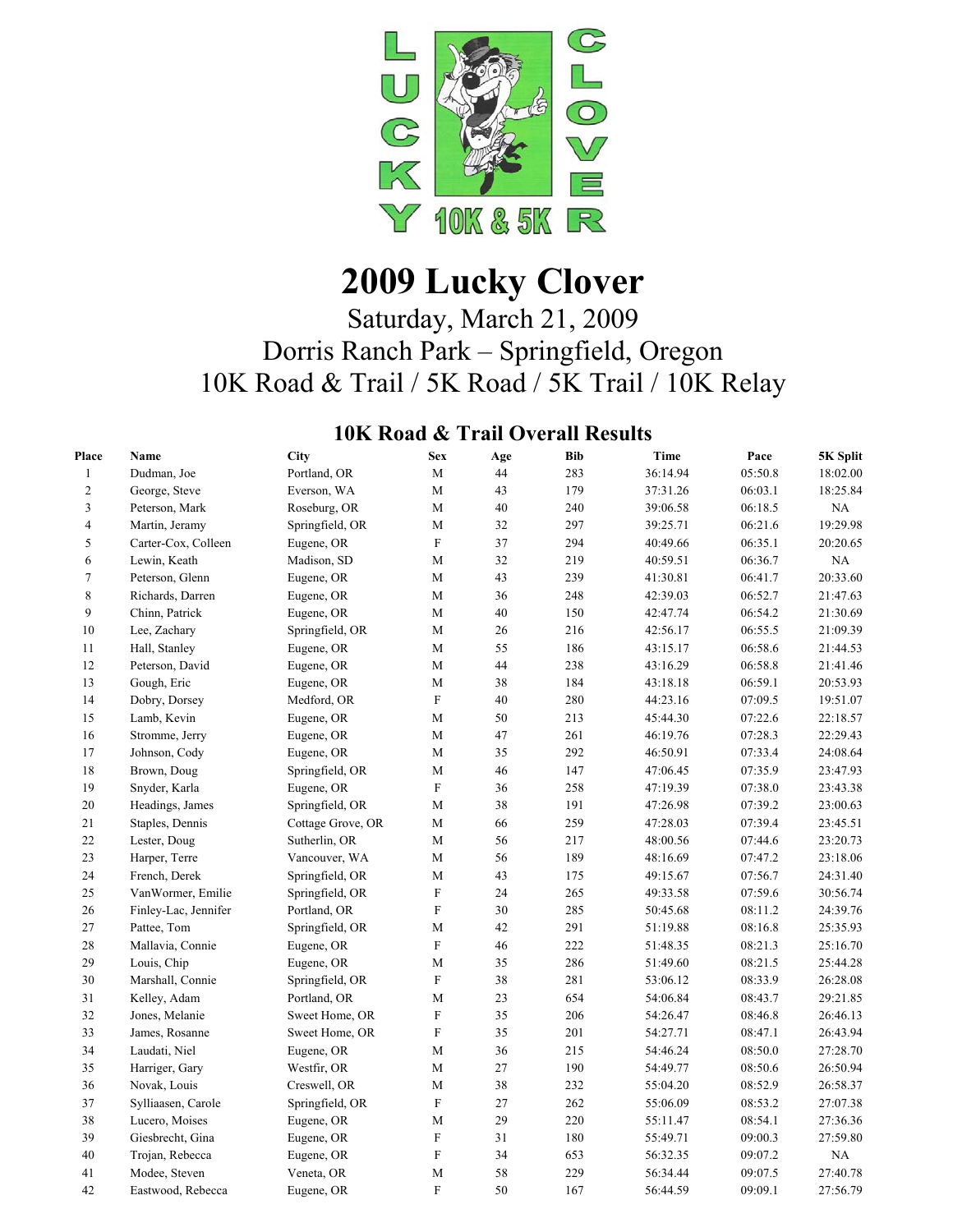| 43 | Dowless, Lora         | Albany, OR      | F                         | 46 | 163 | 57:04.97   | 09:12.4 | 31:36.78 |
|----|-----------------------|-----------------|---------------------------|----|-----|------------|---------|----------|
| 44 | Jennings, Steven      | Portland, OR    | M                         | 52 | 202 | 57:20.14   | 09:14.9 | 28:25.93 |
| 45 | Jennings, William     | Eugene, OR      | M                         | 20 | 203 | 57:21.28   | 09:15.0 | 28:29.16 |
| 46 | Philpott, Sheri       | Monroe, OR      | F                         | 50 | 241 | 57:25.60   | 09:15.7 | 28:15.43 |
| 47 | Dowless, Mariah       | Albany, OR      | $\boldsymbol{\mathrm{F}}$ | 17 | 164 | 58:03.79   | 09:21.9 | 31:39.51 |
| 48 | Jones, Roberts        | Eugene, OR      | M                         | 65 | 207 | 58:05.46   | 09:22.2 | 28:57.63 |
| 49 | Sharp, Michelle       | Eugene, OR      | ${\bf F}$                 | 38 | 254 | 59:26.83   | 09:35.3 | 29:28.79 |
| 50 | Heck, Chris           | Eugene, OR      | M                         | 48 | 192 | 59:30.23   | 09:35.8 | 29:10.64 |
| 51 | McGuire, Erika        | Eugene, OR      | F                         | 30 | 225 | 59:34.29   | 09:36.5 | 40:10.74 |
| 52 | Pitzer, Katie         | Hillsboro, OR   | F                         | 20 | 300 | 59:59.49   | 09:40.6 | 32:27.47 |
| 53 | Laudati, Demian       | Eugene, OR      | F                         | 35 | 214 | 1:01:01.43 | 09:50.6 | NA       |
| 54 | McAllister, Nicole    | Eugene, OR      | F                         | 36 | 224 | 1:01:36.05 | 09:56.1 | 33:14.49 |
| 55 | Duringer, Jennifer    | Brownsville, OR | F                         | 32 | 165 | 1:02:26.92 | 10:04.3 | NA       |
| 56 | Rand, Jean            | Eugene, OR      | $\mathbf F$               | 59 | 246 | 1:03:34.16 | 10:15.2 | 27:01.07 |
| 57 | Lewin, Ceridwen       | Madison, SD     | $\boldsymbol{\mathrm{F}}$ | 31 | 218 | 1:04:30.32 | 10:24.2 | 31:32.50 |
| 58 | Clarke, Andy          | Veneta, OR      | M                         | 42 | 153 | 1:04:35.53 | 10:25.1 | 31:46.94 |
| 59 | Clarke, Kari          | Veneta, OR      | F                         | 41 | 154 | 1:04:36.02 | 10:25.2 | NA       |
| 60 | Anthony, Amy          | Eugene, OR      | F                         | 22 | 137 | 1:05:12.22 | 10:31.0 | 32:33.61 |
| 61 | Anthony, Lee          | Eugene, OR      | M                         | 27 | 138 | 1:05:14.13 | 10:31.3 | 32:30.50 |
| 62 | Marble, Adrienne      | Westfir, OR     | F                         | 23 | 223 | 1:07:45.93 | 10:55.8 | 31:03.46 |
| 63 | Angelozzi, Richard    | Coquille, OR    | M                         | 50 | 135 | 1:12:25.49 | 11:40.9 | 35:42.78 |
| 64 | Angelozzi, Roberta    | Coquille, OR    | F                         | 47 | 136 | 1:13:37.61 | 11:52.5 | 35:45.39 |
| 65 | Valdenegro, Maria     | Eugene, OR      | F                         | 23 | 264 | 1:16:03.16 | 12:16.0 | 37:11.67 |
| 66 | French, Marian        | Springfield, OR | F                         | 41 | 176 | 1:16:27.02 | 12:19.8 | 37:55.63 |
| 67 | Clayton, Jennifer     | Albany, OR      | ${\bf F}$                 | 29 | 155 | 1:16:39.03 | 12:21.8 | 37:30.64 |
| 68 | Morris, Mike          | Littlefield, TX | M                         | 53 | 230 | 1:17:21.06 | 12:28.6 | 32:07.04 |
| 69 | Butler-Hooton, Nicole | Eugene, OR      | $\boldsymbol{\mathrm{F}}$ | 27 | 298 | 1:18:37.66 | 12:40.9 | 34:52.83 |
| 70 | Dion, Kim             | Eugene, OR      | F                         | 26 | 161 | 1:18:40.24 | 12:41.3 | 37:28.44 |
| 71 | Stewart, Alex         | Springfield, OR | $\boldsymbol{\mathrm{F}}$ | 24 | 260 | 1:19:16.29 | 12:47.1 | 37:36.61 |
| 72 | Highburger, Janelle   | Veneta, OR      | $\mathbf F$               | 41 | 196 | 1:19:19.53 | 12:47.7 | 38:19.54 |
| 73 | Cantu, Jen            | Eugene, OR      | F                         | 36 | 299 | 1:19:22.97 | 12:48.2 | 34:55.19 |
| 74 | Robinson, Jane        | Vancouver, WA   | F                         | 59 | 251 | 1:32:39.52 | 14:56.7 | 45:00.44 |
| 75 | Burman, Wally         | Eugene, OR      | M                         | 53 | 148 | 1:33:16.93 | 15:02.7 | 44:43.64 |

#### **10K Road & Trail Age Group Awards**

| Category     | Place          | Name                  | City            | Age | Time       | Pace    |
|--------------|----------------|-----------------------|-----------------|-----|------------|---------|
| 15-19 Female |                |                       |                 |     |            |         |
|              | 1              | Dowless, Mariah       | Albany, OR      | 17  | 58:03.79   | 09:21.9 |
| 20-24 Female |                |                       |                 |     |            |         |
|              | 1              | VanWormer, Emilie     | Springfield, OR | 24  | 49:33.58   | 07:59.6 |
|              | $\overline{2}$ | Pitzer, Katie         | Hillsboro, OR   | 20  | 59:59.49   | 09:40.6 |
|              | 3              | Anthony, Amy          | Eugene, OR      | 22  | 1:05:12.22 | 10:31.0 |
| 20-24 Male   |                |                       |                 |     |            |         |
|              | 1              | Kelley, Adam          | Portland, OR    | 23  | 54:06.84   | 08:43.7 |
|              | $\overline{2}$ | Jennings, William     | Eugene, OR      | 20  | 57:21.28   | 09:15.0 |
| 25-29 Female |                |                       |                 |     |            |         |
|              | 1              | Sylliaasen, Carole    | Springfield, OR | 27  | 55:06.09   | 08:53.2 |
|              | $\overline{2}$ | Clayton, Jennifer     | Albany, OR      | 29  | 1:16:39.03 | 12:21.8 |
|              | 3              | Butler-Hooton, Nicole | Eugene, OR      | 27  | 1:18:37.66 | 12:40.9 |
| 25-29 Male   |                |                       |                 |     |            |         |
|              | 1              | Ballard, Jake         | Westfir, OR     | 27  | 41:16.36   | 06:39.4 |
|              | $\overline{c}$ | Lee, Zachary          | Springfield, OR | 26  | 42:56.17   | 06:55.5 |
|              | $\mathfrak{Z}$ | Harriger, Gary        | Westfir, OR     | 27  | 54:49.77   | 08:50.6 |
| 30-34 Female |                |                       |                 |     |            |         |
|              | $\mathbf{1}$   | Finley-Lac, Jennifer  | Portland, OR    | 30  | 50:45.68   | 08:11.2 |
|              | $\overline{2}$ | Giesbrecht, Gina      | Eugene, OR      | 31  | 55:49.71   | 09:00.3 |
|              | 3              | Trojan, Rebecca       | Eugene, OR      | 34  | 56:32.35   | 09:07.2 |
| 30-34 Male   |                |                       |                 |     |            |         |
|              | 1              | Martin, Jeramy        | Springfield, OR | 32  | 39:25.71   | 06:21.6 |
|              | $\overline{2}$ | Lewin, Keath          | Madison, SD     | 32  | 40:59.51   | 06:36.7 |
| 35-39 Female |                |                       |                 |     |            |         |
|              | 1              | Carter-Cox, Colleen   | Eugene, OR      | 37  | 40:49.66   | 06:35.1 |
|              | $\overline{2}$ | Snyder, Karla         | Eugene, OR      | 36  | 47:19.39   | 07:38.0 |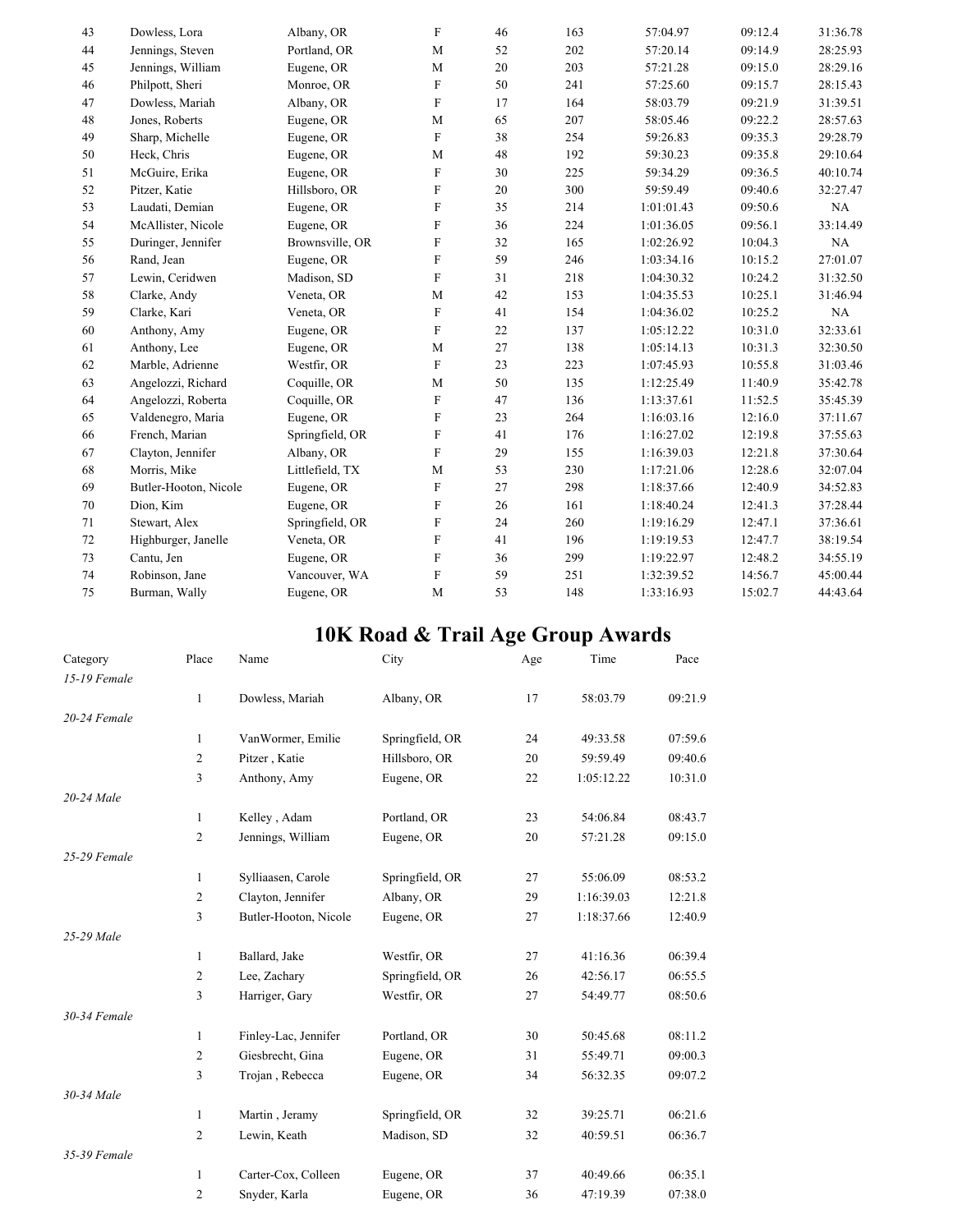|              | 3                       | Marshall, Connie   | Springfield, OR   | 38 | 53:06.12   | 08:33.9 |
|--------------|-------------------------|--------------------|-------------------|----|------------|---------|
| 35-39 Male   |                         |                    |                   |    |            |         |
|              | $\mathbf{1}$            | Richards, Darren   | Eugene, OR        | 36 | 42:39.03   | 06:52.7 |
|              | $\overline{c}$          | Gough, Eric        | Eugene, OR        | 38 | 43:18.18   | 06:59.1 |
|              | 3                       | Johnson, Cody      | Eugene, OR        | 35 | 46:50.91   | 07:33.4 |
| 40-44 Female |                         |                    |                   |    |            |         |
|              | $\mathbf{1}$            | Dobry, Dorsey      | Medford, OR       | 40 | 44:23.16   | 07:09.5 |
|              | $\sqrt{2}$              | Clarke, Kari       | Veneta, OR        | 41 | 1:04:36.02 | 10:25.2 |
|              | 3                       | French, Marian     | Springfield, OR   | 41 | 1:16:27.02 | 12:19.8 |
| 40-44 Male   |                         |                    |                   |    |            |         |
|              | $\mathbf{1}$            | D, Joe             | Portland, OR      | 44 | 36:14.94   | 05:50.8 |
|              | $\overline{c}$          | George, Steve      | Everson, WA       | 43 | 37:31.26   | 06:03.1 |
|              | 3                       | Peterson, Mark     | Roseburg, OR      | 40 | 39:06.58   | 06:18.5 |
| 45-49 Female |                         |                    |                   |    |            |         |
|              | $\mathbf{1}$            | Mallavia, Connie   | Eugene, OR        | 46 | 51:48.35   | 08:21.3 |
|              | $\sqrt{2}$              | Dowless, Lora      | Albany, OR        | 46 | 57:04.97   | 09:12.4 |
|              | 3                       | Angelozzi, Roberta | Coquille, OR      | 47 | 1:13:37.61 | 11:52.5 |
| 45-49 Male   |                         |                    |                   |    |            |         |
|              | $\mathbf{1}$            | Stromme, Jerry     | Eugene, OR        | 47 | 46:19.76   | 07:28.3 |
|              | $\boldsymbol{2}$        | Brown, Doug        | Springfield, OR   | 46 | 47:06.45   | 07:35.9 |
|              | 3                       | Heck, Chris        | Eugene, OR        | 48 | 59:30.23   | 09:35.8 |
| 50-54 Female |                         |                    |                   |    |            |         |
|              | $\mathbf{1}$            | Eastwood, Rebecca  | Eugene, OR        | 50 | 56:44.59   | 09:09.1 |
|              | 2                       | Philpott, Sheri    | Monroe, OR        | 50 | 57:25.60   | 09:15.7 |
| 50-54 Male   |                         |                    |                   |    |            |         |
|              | $\mathbf{1}$            | Lamb, Kevin        | Eugene, OR        | 50 | 45:44.30   | 07:22.6 |
|              | $\boldsymbol{2}$        | Jennings, Steven   | Portland, OR      | 52 | 57:20.14   | 09:14.9 |
|              | $\overline{\mathbf{3}}$ | Angelozzi, Richard | Coquille, OR      | 50 | 1:12:25.49 | 11:40.9 |
| 55-59 Female |                         |                    |                   |    |            |         |
|              | $\mathbf{1}$            | Rand, Jean         | Eugene, OR        | 59 | 1:03:34.16 | 10:15.2 |
|              | $\overline{2}$          | Robinson, Jane     | Vancouver, WA     | 59 | 1:32:39.52 | 14:56.7 |
| 55-59 Male   |                         |                    |                   |    |            |         |
|              | $\mathbf{1}$            | Hall, Stanley      | Eugene, OR        | 55 | 43:15.17   | 06:58.6 |
|              | $\overline{c}$          | Lester, Doug       | Sutherlin, OR     | 56 | 48:00.56   | 07:44.6 |
|              | 3                       | Harper, Terre      | Vancouver, WA     | 56 | 48:16.69   | 07:47.2 |
| 65-69 Male   |                         |                    |                   |    |            |         |
|              | $\mathbf{1}$            | Staples, Dennis    | Cottage Grove, OR | 66 | 47:28.03   | 07:39.4 |
|              | $\overline{c}$          | Jones, Roberts     | Eugene, OR        | 65 | 58:05.46   | 09:22.2 |

## **5K Trail Overall Results**

| Place          | Name                | <b>City</b>       | <b>Sex</b> | Age | <b>Bib</b> | Time     | Pace    |
|----------------|---------------------|-------------------|------------|-----|------------|----------|---------|
|                | Clifton, Kristopher | Portland, OR      | M          | 26  | 156        | 19:06.03 | 06:09.7 |
| $\overline{c}$ | Roberts, Nathaniel  | Salem, OR         | M          | 13  | 250        | 19:17.28 | 06:13.3 |
| 3              | Higgins, Jenner     | Eugene, OR        | M          | 10  | 195        | 19:53.00 | 06:24.8 |
| 4              | Borbon, Daniel      | Wilsonville, OR   | M          | 33  | 141        | 20:06.00 | 06:29.0 |
| 5              | Wells, John         | Eugene, OR        | M          | 55  | 272        | 21:11.70 | 06:50.2 |
| 6              | Kluge, Trisha       | Eugene, OR        | F          | 49  | 210        | 21:14.89 | 06:51.3 |
| 7              | Weaver, Reid        | Eugene, OR        | M          | 26  | 271        | 21:48.93 | 07:02.2 |
| 8              | Elliott, David J    | Creswell, OR      | M          | 64  | 169        | 22:24.04 | 07:13.6 |
| 9              | Kaseweter, Alisa    | Portland, OR      | F          | 27  | 296        | 22:40.13 | 07:18.8 |
| 10             | French, Darin       | Springfield, OR   | M          | 12  | 174        | 22:57.29 | 07:24.3 |
| 11             | Abel, John          | Springfield, OR   | M          | 56  | 132        | 23:35.21 | 07:36.5 |
| 12             | Mildrexler, Stephen | Eugene, OR        | M          | 31  | 226        | 24:26.19 | 07:53.0 |
| 13             | Oviatt, Jared       | Albany, OR        | M          | 33  | 236        | 24:41.71 | 07:58.0 |
| 14             | Warren, Christopher | Eugene, OR        | M          | 26  | 269        | 25:01.31 | 08:04.3 |
| 15             | Jones, Daniel       | Sweet Home, OR    | M          | 34  | 205        | 25:03.75 | 08:05.1 |
| 16             | Snortland, Michele  | Eugene, OR        | F          | 26  | 257        | 25:05.46 | 08:05.6 |
| 17             | Weaver, Kyra        | Eugene, OR        | F          | 25  | 270        | 25:06.13 | 08:05.8 |
| 18             | Williams, Ryan      | Roseburg, or      | M          | 29  | 274        | 25:34.35 | 08:15.0 |
| 19             | Halsey, James       | Lebanon, OR       | M          | 38  | 188        | 26:09.00 | 08:26.1 |
| 20             | Furnari, Paul       | Junction City, OR | M          | 39  | 178        | 26:11.70 | 08:27.0 |
| 21             | Knoll, Bruce        | Portland, OR      | M          | 29  | 287        | 26:12.33 | 08:27.2 |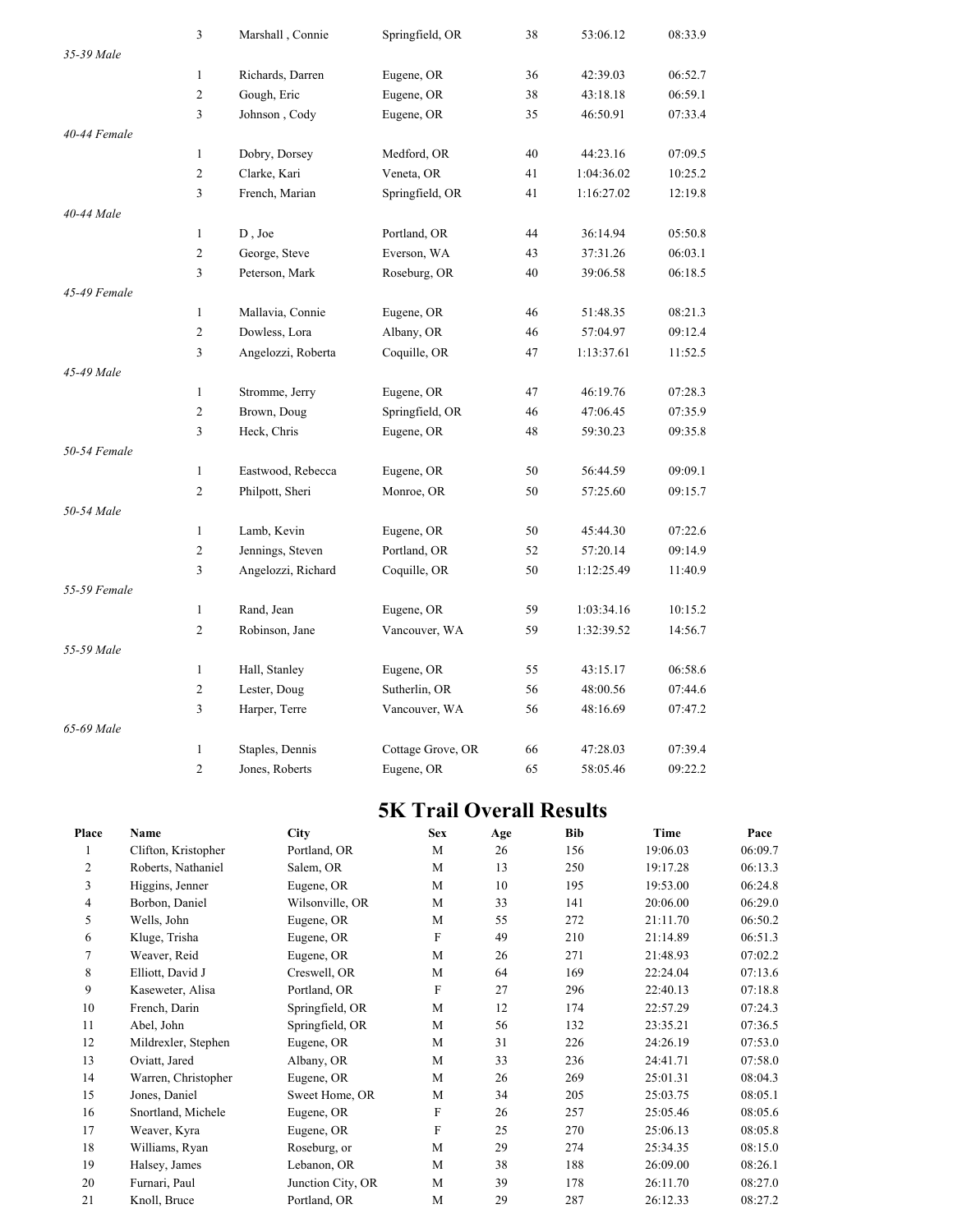| Jones, Ira<br>Christenson, Chad<br>Chamberlain, Charlene<br>Christenson, Amanda<br>Jones, Amy<br>Halsey, Cheryl<br>Rajek, Alison | Eugene, OR<br>Sweet Home, OR<br>Elmira, OR<br>Sweet Home, OR<br>Sweet Home, OR<br>Lebanon, OR | M<br>$\mathbf M$<br>${\bf F}$<br>${\bf F}$<br>$\boldsymbol{\mathrm{F}}$ | 28<br>34<br>46<br>29 | 288<br>152<br>149<br>151 | 26:14.64<br>26:16.94<br>26:18.97 | 08:27.9<br>08:28.7<br>08:29.3 |
|----------------------------------------------------------------------------------------------------------------------------------|-----------------------------------------------------------------------------------------------|-------------------------------------------------------------------------|----------------------|--------------------------|----------------------------------|-------------------------------|
|                                                                                                                                  |                                                                                               |                                                                         |                      |                          |                                  |                               |
|                                                                                                                                  |                                                                                               |                                                                         |                      |                          |                                  |                               |
|                                                                                                                                  |                                                                                               |                                                                         |                      |                          |                                  |                               |
|                                                                                                                                  |                                                                                               |                                                                         |                      |                          | 26:22.89                         | 08:30.6                       |
|                                                                                                                                  |                                                                                               |                                                                         | 33                   | 204                      | 26:27.31                         | 08:32.0                       |
|                                                                                                                                  |                                                                                               | ${\bf F}$                                                               | 34                   | 187                      | 26:40.96                         | 08:36.4                       |
|                                                                                                                                  |                                                                                               | $\overline{F}$                                                          | 28                   | 245                      | 27:12.69                         | 08:46.7                       |
|                                                                                                                                  | Eugene, OR                                                                                    | $\mathbf M$                                                             | 36                   | 173                      | 27:15.59                         | 08:47.6                       |
| Adams, Debra                                                                                                                     | Eugene, OR                                                                                    | ${\bf F}$                                                               | 49                   | 133                      | 27:59.61                         | 09:01.8                       |
| Oviatt, Heidi                                                                                                                    | Albany, OR                                                                                    | $\mathbf F$                                                             | 31                   | 235                      | 28:22.51                         | 09:09.2                       |
| Davis, Larie                                                                                                                     | Eugene, OR                                                                                    | ${\bf F}$                                                               | 47                   | 157                      | 28:42.58                         | 09:15.7                       |
| Sage, Lonnie                                                                                                                     | Salem, OR                                                                                     | M                                                                       | 41                   | 252                      | 30:09.17                         | 09:43.6                       |
| Hoffman, Madeline                                                                                                                | Eugene, OR                                                                                    | ${\bf F}$                                                               | 43                   | 199                      | 30:15.92                         | 09:45.8                       |
| Neils, Jessica                                                                                                                   | Corvallis, OR                                                                                 | $\overline{F}$                                                          | 32                   | 231                      | 30:35.49                         | 09:52.1                       |
| Ringelstetter, Thomas                                                                                                            | Corvallis, OR                                                                                 | $\mathbf M$                                                             | 34                   | 249                      | 30:36.48                         | 09:52.4                       |
| King, Beccy                                                                                                                      | Eugene, OR                                                                                    | $\mathbf F$                                                             | 33                   | 208                      | 31:30.99                         | 10:10.0                       |
| Hoffman, Erick                                                                                                                   | Eugene, OR                                                                                    | M                                                                       | 44                   | 198                      | 31:47.30                         | 10:15.3                       |
| Roberts, Michelle                                                                                                                | Salem, OR                                                                                     | F                                                                       | 23                   | 290                      | 32:27.79                         | 10:28.3                       |
| Green, Katie                                                                                                                     | Eugene, OR                                                                                    | $\boldsymbol{\mathrm{F}}$                                               | 25                   | 185                      | 32:59.42                         | 10:38.5                       |
| Dods, Jane                                                                                                                       | Springfield, OR                                                                               | ${\bf F}$                                                               | 73                   | 162                      | 33:35.07                         | 10:50.0                       |
| Roberts, Kasey                                                                                                                   | Salem, OR                                                                                     | F                                                                       | 25                   | 289                      | 33:38.34                         | 10:51.1                       |
| King, Greg                                                                                                                       | Eugene, OR                                                                                    | $\mathbf M$                                                             | 34                   | 209                      | 34:34.54                         | 11:09.2                       |
| Mitchell, Pat                                                                                                                    | Dexter, OR                                                                                    | $\mathbf F$                                                             | 61                   | 228                      | 36:39.46                         | 11:49.5                       |
| Reed, Emily                                                                                                                      | Drain, OR                                                                                     | F                                                                       | 28                   | 247                      | 36:49.42                         | 11:52.7                       |
| O'Brien, Joanie                                                                                                                  | Springfield, OR                                                                               | ${\rm F}$                                                               | 39                   | 233                      | 37:30.45                         | 12:06.0                       |
| Shipley, Amy                                                                                                                     | Junction City, OR                                                                             | ${\bf F}$                                                               | 47                   | 255                      | 38:15.96                         | 12:20.6                       |
| Delibertis, Holly                                                                                                                | Walla Walla, WA                                                                               | $\rm F$                                                                 | 48                   | 158                      | 38:54.00                         | 12:32.9                       |
| Goodman, Dorotea                                                                                                                 | Jasper, OR                                                                                    | F                                                                       | 51                   | 183                      | 43:47.24                         | 14:07.5                       |
| Gilbert, Linda                                                                                                                   | Salem, OR                                                                                     | F                                                                       | 61                   | 181                      | 43:49.29                         | 14:08.2                       |
| Bond, Cindy                                                                                                                      | Salem, OR                                                                                     | ${\bf F}$                                                               | 52                   | 140                      | 43:50.88                         | 14:08.7                       |
| McKay, Tonya                                                                                                                     | Eugene, OR                                                                                    | ${\bf F}$                                                               | 44                   | 293                      | 48:40.56                         | 15:42.1                       |
| Hoewisch, Angie                                                                                                                  | Salem, OR                                                                                     | $\boldsymbol{\mathrm{F}}$                                               | 28                   | 197                      | 50:50.20                         | 16:23.9                       |
| Pitzer, Terri                                                                                                                    | Hillsboro, OR                                                                                 | ${\bf F}$                                                               | 51                   | 243                      | 50:58.75                         | 16:26.7                       |
| Pitzer, Bob                                                                                                                      | Hillsboro, OR                                                                                 | M                                                                       | 58                   | 242                      | 51:01.37                         | 16:27.5                       |
| Whitney, Denise                                                                                                                  | Springfield, OR                                                                               | ${\rm F}$                                                               | 36                   | 273                      | 54:08.03                         | 17:27.8                       |
| Ward, Deby                                                                                                                       | Eugene, OR                                                                                    | ${\bf F}$                                                               | 41                   | 266                      | 54:08.82                         | 17:28.0                       |
| Holmes, Kelly                                                                                                                    | Eugene, OR                                                                                    | ${\bf F}$                                                               | 41                   | 200                      | 57:26.72                         | 18:31.8                       |
| Fargher, Nicholas                                                                                                                | Eugene, OR                                                                                    | M                                                                       | 28                   | 172                      | 57:37.33                         | 18:35.3                       |
| Fargher, Destiny                                                                                                                 | Eugene, OR                                                                                    | ${\rm F}$                                                               | 25                   | 171                      | 57:38.87                         | 18:35.8                       |
| Gonzalez, Shayna                                                                                                                 | Springfield, OR                                                                               | $\overline{F}$                                                          | 31                   | 182                      | 59:20.10                         | 19:08.4                       |
|                                                                                                                                  | Fisher, Chuck                                                                                 | Eugene, OR                                                              |                      |                          |                                  |                               |

# **5K Trail Age Group Awards**

| Category        | Place          | Name                | <b>City</b>     | Age | Time     | Pace    |
|-----------------|----------------|---------------------|-----------------|-----|----------|---------|
| 10 & Under Male |                |                     |                 |     |          |         |
|                 | 1              | Higgins, Jenner     | Eugene, OR      | 10  | 19:53.00 | 06:24.8 |
| 11-14 Male      |                |                     |                 |     |          |         |
|                 | 1              | Roberts, Nathaniel  | Salem, OR       | 13  | 19:17.28 | 06:13.3 |
|                 | $\overline{c}$ | French, Darin       | Springfield, OR | 12  | 22:57.29 | 07:24.3 |
| 20-24 Female    |                |                     |                 |     |          |         |
|                 | 1              | Roberts, Michelle   | Salem, OR       | 23  | 32:27.79 | 10:28.3 |
| 25-29 Female    |                |                     |                 |     |          |         |
|                 | 1              | Kaseweter, Alisa    | Portland, OR    | 27  | 22:40.13 | 07:18.8 |
|                 | $\overline{c}$ | Snortland, Michele  | Eugene, OR      | 26  | 25:05.46 | 08:05.6 |
|                 | 3              | Weaver, Kyra        | Eugene, OR      | 25  | 25:06.13 | 08:05.8 |
| 25-29 Male      |                |                     |                 |     |          |         |
|                 | 1              | Clifton, Kristopher | Portland, OR    | 26  | 19:06.03 | 06:09.7 |
|                 | $\overline{c}$ | Weaver, Reid        | Eugene, OR      | 26  | 21:48.93 | 07:02.2 |
|                 | 3              | Warren, Christopher | Eugene, OR      | 26  | 25:01.31 | 08:04.3 |
| 30-34 Female    |                |                     |                 |     |          |         |
|                 | 1              | Jones, Amy          | Sweet Home, OR  | 33  | 26:27.31 | 08:32.0 |
|                 | 2              | Halsey, Cheryl      | Lebanon, OR     | 34  | 26:40.96 | 08:36.4 |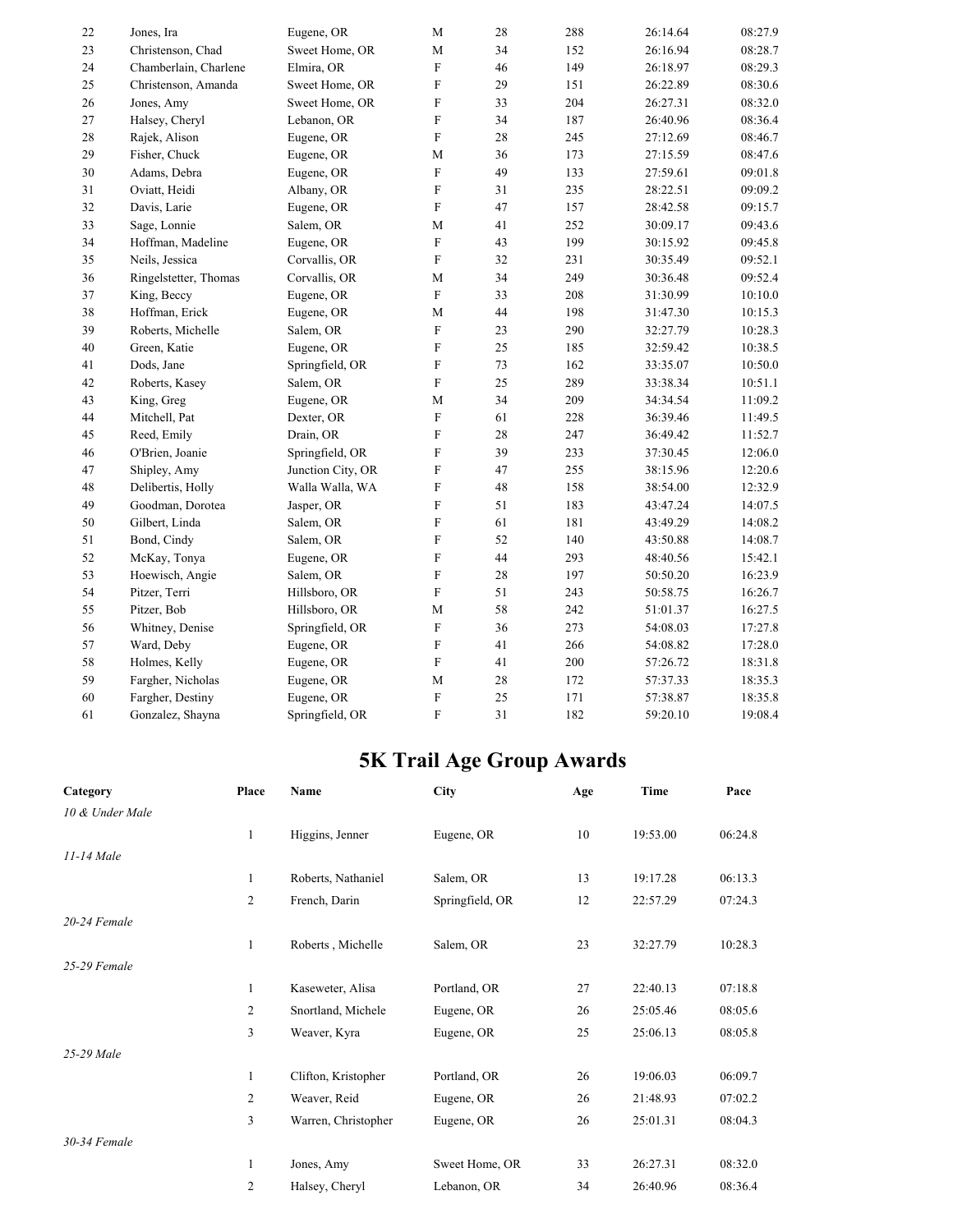|              | 3              | Oviatt, Heidi         | Albany, OR        | 31 | 28:22.51 | 09:09.2 |
|--------------|----------------|-----------------------|-------------------|----|----------|---------|
| 30-34 Male   |                |                       |                   |    |          |         |
|              | $\mathbf{1}$   | Borbon, Daniel        | Wilsonville, OR   | 33 | 20:06.00 | 06:29.0 |
|              | $\overline{c}$ | Mildrexler, Stephen   | Eugene, OR        | 31 | 24:26.19 | 07:53.0 |
|              | 3              | Oviatt, Jared         | Albany, OR        | 33 | 24:41.71 | 07:58.0 |
| 35-39 Female |                |                       |                   |    |          |         |
|              | $\mathbf{1}$   | O'Brien, Joanie       | Springfield, OR   | 39 | 37:30.45 | 12:06.0 |
|              | $\overline{c}$ | Whitney, Denise       | Springfield, OR   | 36 | 54:08.03 | 17:27.8 |
| 35-39 Male   |                |                       |                   |    |          |         |
|              | $\mathbf{1}$   | Halsey, James         | Lebanon, OR       | 38 | 26:09.00 | 08:26.1 |
|              | $\overline{c}$ | Furnari, Paul         | Junction City, OR | 39 | 26:11.70 | 08:27.0 |
|              | 3              | Fisher, Chuck         | Eugene, OR        | 36 | 27:15.59 | 08:47.6 |
| 40-44 Female |                |                       |                   |    |          |         |
|              | 1              | Hoffman, Madeline     | Eugene, OR        | 43 | 30:15.92 | 09:45.8 |
|              | $\overline{c}$ | McKay, Tonya          | Eugene, OR        | 44 | 48:40.56 | 15:42.1 |
|              | 3              | Ward, Deby            | Eugene, OR        | 41 | 54:08.82 | 17:28.0 |
| 40-44 Male   |                |                       |                   |    |          |         |
|              | $\mathbf{1}$   | Sage, Lonnie          | Salem, OR         | 41 | 30:09.17 | 09:43.6 |
|              | $\overline{c}$ | Hoffman, Erick        | Eugene, OR        | 44 | 31:47.30 | 10:15.3 |
| 45-49 Female |                |                       |                   |    |          |         |
|              | $\mathbf{1}$   | Kluge, Trisha         | Eugene, OR        | 49 | 21:14.89 | 06:51.3 |
|              | $\overline{c}$ | Chamberlain, Charlene | Elmira, OR        | 46 | 26:18.97 | 08:29.3 |
|              | 3              | Adams, Debra          | Eugene, OR        | 49 | 27:59.61 | 09:01.8 |
| 50-54 Female |                |                       |                   |    |          |         |
|              | 1              | Goodman, Dorotea      | Jasper, OR        | 51 | 43:47.24 | 14:07.5 |
|              | $\overline{c}$ | Bond, Cindy           | Salem, OR         | 52 | 43:50.88 | 14:08.7 |
|              | 3              | Pitzer, Terri         | Hillsboro, OR     | 51 | 50:58.75 | 16:26.7 |
| 55-59 Male   |                |                       |                   |    |          |         |
|              | $\mathbf{1}$   | Wells, John           | Eugene, OR        | 55 | 21:11.70 | 06:50.2 |
|              | $\overline{c}$ | Abel, John            | Springfield, OR   | 56 | 23:35.21 | 07:36.5 |
|              | 3              | Pitzer, Bob           | Hillsboro, OR     | 58 | 51:01.37 | 16:27.5 |
| 60-64 Female |                |                       |                   |    |          |         |
|              | $\mathbf{1}$   | Mitchell, Pat         | Dexter, OR        | 61 | 36:39.46 | 11:49.5 |
|              | $\sqrt{2}$     | Gilbert, Linda        | Salem, OR         | 61 | 43:49.29 | 14:08.2 |
| 60-64 Male   |                |                       |                   |    |          |         |
|              | $\mathbf{1}$   | Elliott, David J      | Creswell, OR      | 64 | 22:24.04 | 07:13.6 |
| 70-74 Female |                |                       |                   |    |          |         |
|              | $\mathbf{1}$   | Dods, Jane            | Springfield, OR   | 73 | 33:35.07 | 10:50.0 |

#### **5K Road Overall Results**

| Place          | <b>Name</b>       | <b>City</b>     | <b>Sex</b> | Age | <b>Bib</b> | Time     | Pace    |
|----------------|-------------------|-----------------|------------|-----|------------|----------|---------|
|                | Diaz, Paul        | Salem, OR       | M          | 31  | 160        | 18:35.00 | 05:59.7 |
| 2              | Duringer, Timothy | Brownsville, OR | M          | 32  | 166        | 21:59.37 | 07:05.6 |
| 3              | Urbina, Joe       | Portland, OR    | M          | 55  | 263        | 23:09.58 | 07:28.3 |
| $\overline{4}$ | Edwards I, Kevin  | Vancouver, WA   | M          | 52  | 168        | 23:55.41 | 07:43.0 |
| 5              | Wilson, Griffin   | Eugene, OR      | M          | 11  | 276        | 24:36.65 | 07:56.3 |
| 6              | Kuta, Celeste     | Eugene, OR      | F          | 51  | 211        | 26:06.68 | 08:25.4 |
| 7              | Bowers, Josh      | Eugene, OR      | M          | 11  | 144        | 26:36.81 | 08:35.1 |
| 8              | Wilson, Greg      | Eugene, OR      | M          | 40  | 275        | 26:49.39 | 08:39.2 |
| 9              | Diaz, Gina        | Salem, OR       | F          | 30  | 159        | 28:35.45 | 09:13.4 |
| 10             | Puscas, Audrey    | Salem, OR       | F          | 46  | 244        | 28:37.01 | 09:13.9 |
| 11             | Olson, Sharon     | Eugene, OR      | F          | 49  | 234        | 28:40.85 | 09:15.1 |
| 12             | Wilson, Nick      | Eugene, OR      | M          | 7   | 277        | 31:22.29 | 10:07.2 |
| 13             | Mills, Cierra     | Eugene, OR      | F          | 19  | 227        | 31:29.46 | 10:09.5 |
| 14             | Bowers, Becky     | Eugene, OR      | F          | 39  | 143        | 31:34.48 | 10:11.1 |
| 15             | Bowers, Paul      | Eugene, OR      | M          | 42  | 145        | 32:41.66 | 10:32.8 |
| 16             | Anderson, Penny   | Lebanon, OR     | F          | 28  | 134        | 32:47.58 | 10:34.7 |